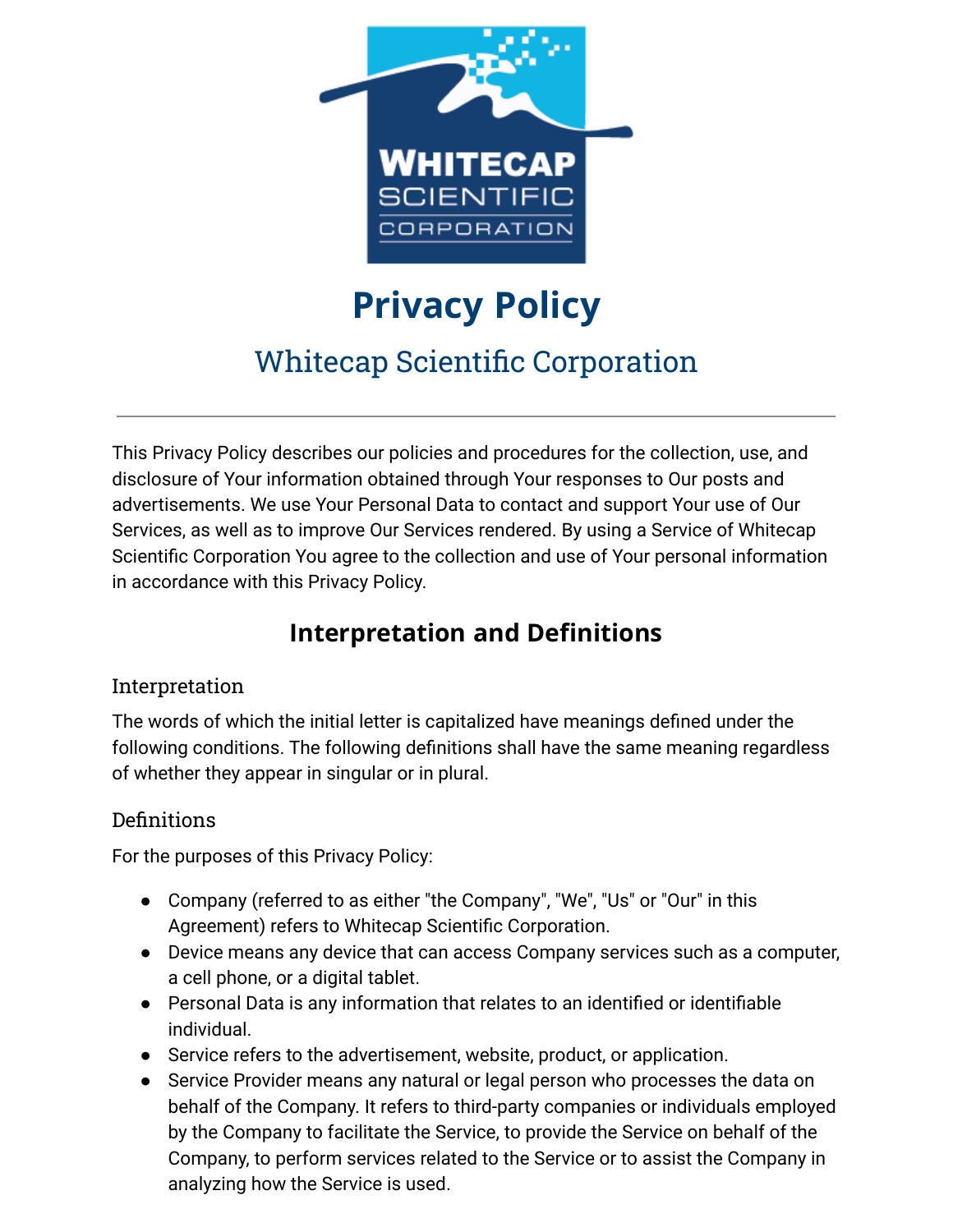- Usage Data refers to data collected automatically, either generated by the use of the Service or from the Service infrastructure itself (for example, the duration of a page visit).
- You means the individual accessing or using the Service, or the company, or other legal entity on behalf of which such individual is accessing or using the Service, as applicable.

# **Collecting and Using Your Personal Data**

#### Types of Data Collected

While using Our Service, We may ask You to provide Us with certain personally identifiable information that can be used to contact or identify You. Personally identifiable information may include, but is not limited to:

- First name and last name
- Email address
- Phone number
- Location details such as your address, city, or country
- Any other data such as personal preferences, requirements, or comments

#### Use of Your Personal Data

The Company may use Personal Data for the following purposes:

- To provide and maintain our Service, including to monitor the usage of our Service.
- To manage Your Account: to manage Your registration as a user of the Service.
- For the performance of a contract: the development, compliance and undertaking of the purchase contract for the products, items or services You have purchased or of any other contract with Us through the Service.
- To contact You: To contact You by email, telephone, SMS, or other equivalent forms of electronic communication.
- To provide You with news, special offers and general information about other goods, services and events which we offer that are similar to those that you have already purchased or enquired about unless You have opted not to receive such information.
- To manage Your requests: To attend and manage Your requests to Us.
- For other purposes: We may use Your information for other purposes, such as data analysis, identifying usage trends, determining the effectiveness of our promotional campaigns and to evaluate and improve our Service, products, services, marketing, and your experience.

We may share Your personal information in the following situations:

● With Service Providers: We may share Your personal information with Service Providers to monitor and analyze the use of our Service, to contact You.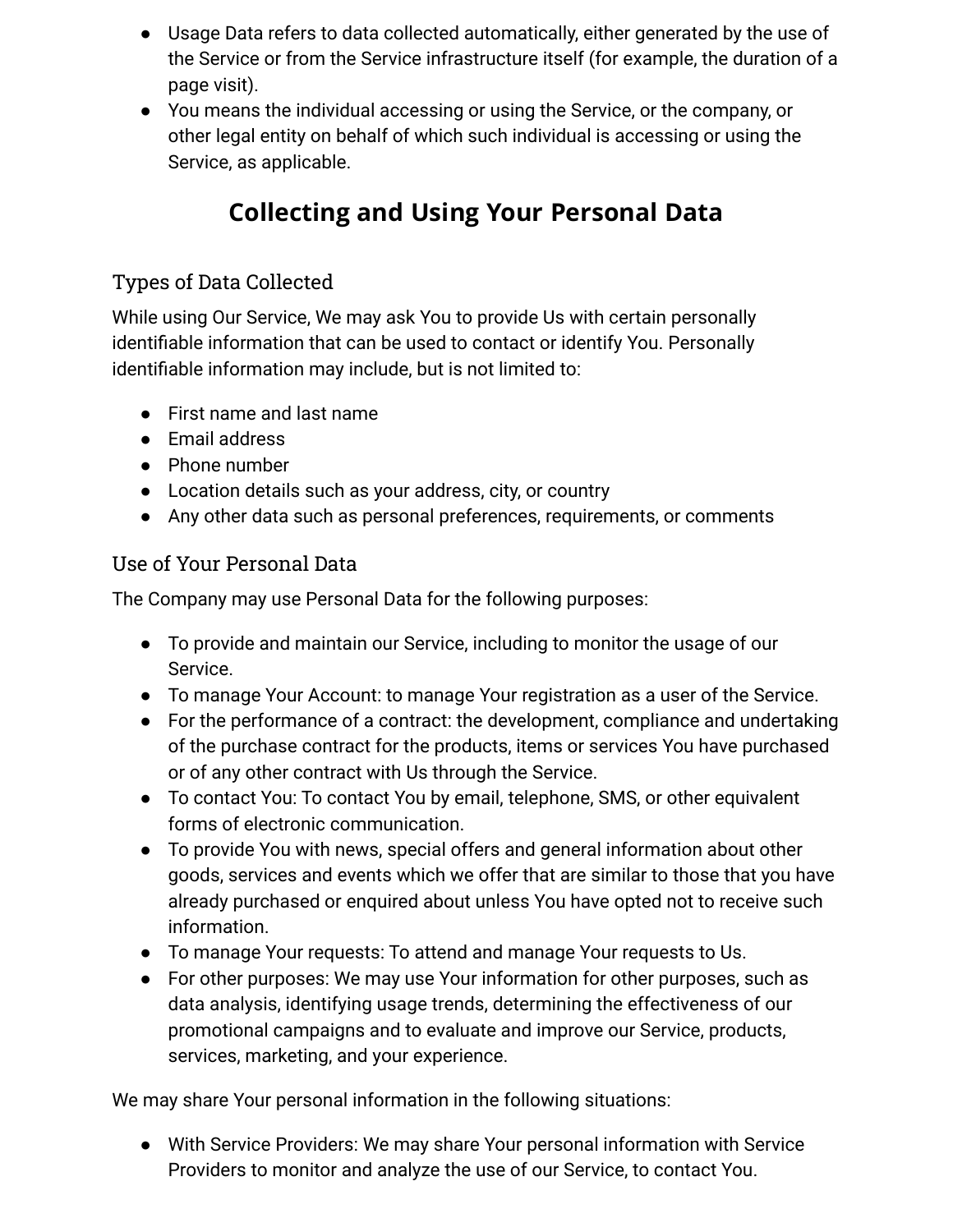- With business partners: We may share Your information with Our business partners to offer You certain products, services or promotions.
- With other users: when You share personal information or otherwise interact in the public areas with other users, such information may be viewed by all users and may be publicly distributed outside.
- With Your consent: We may disclose Your personal information for any other purpose with Your consent.

#### Retention of Your Personal Data

The Company will retain Your Personal Data only for as long as is necessary for the purposes set out in this Privacy Policy. We will retain and use Your Personal Data to the extent necessary to comply with our legal obligations (for example, if we are required to retain your data to comply with applicable laws), resolve disputes, and enforce our legal agreements and policies.

The Company will also retain Usage Data for internal analysis purposes.

#### Transfer of Your Personal Data

Your information, including Personal Data, is processed at the Company's operating offices and in any other places where the parties involved in the processing are located. It means that this information may be transferred to  $-$  and maintained on  $-$  computers located outside of Your state, province, country or other governmental jurisdiction where the data protection laws may differ from those in Your jurisdiction.

Your consent to this Privacy Policy followed by Your submission of such information represents Your agreement to that transfer.

The Company will take all steps reasonably necessary to ensure that Your data is treated securely and in accordance with this Privacy Policy and no transfer of Your Personal Data will take place to an organization or a country unless there are adequate controls in place including the security of Your data and other personal information.

#### Disclosure of Your Personal Data

Under certain circumstances, the Company may be required to disclose Your Personal Data if required to do so by law or in response to valid requests by public authorities (e.g. a court or a government agency).

The Company may disclose Your Personal Data in the good faith belief that such action is necessary to:

- Comply with a legal obligation
- Protect and defend the rights or property of the Company
- Prevent or investigate possible wrongdoing in connection with the Service
- Protect the personal safety of Users of the Service or the public
- Protect against legal liability

#### Security of Your Personal Data